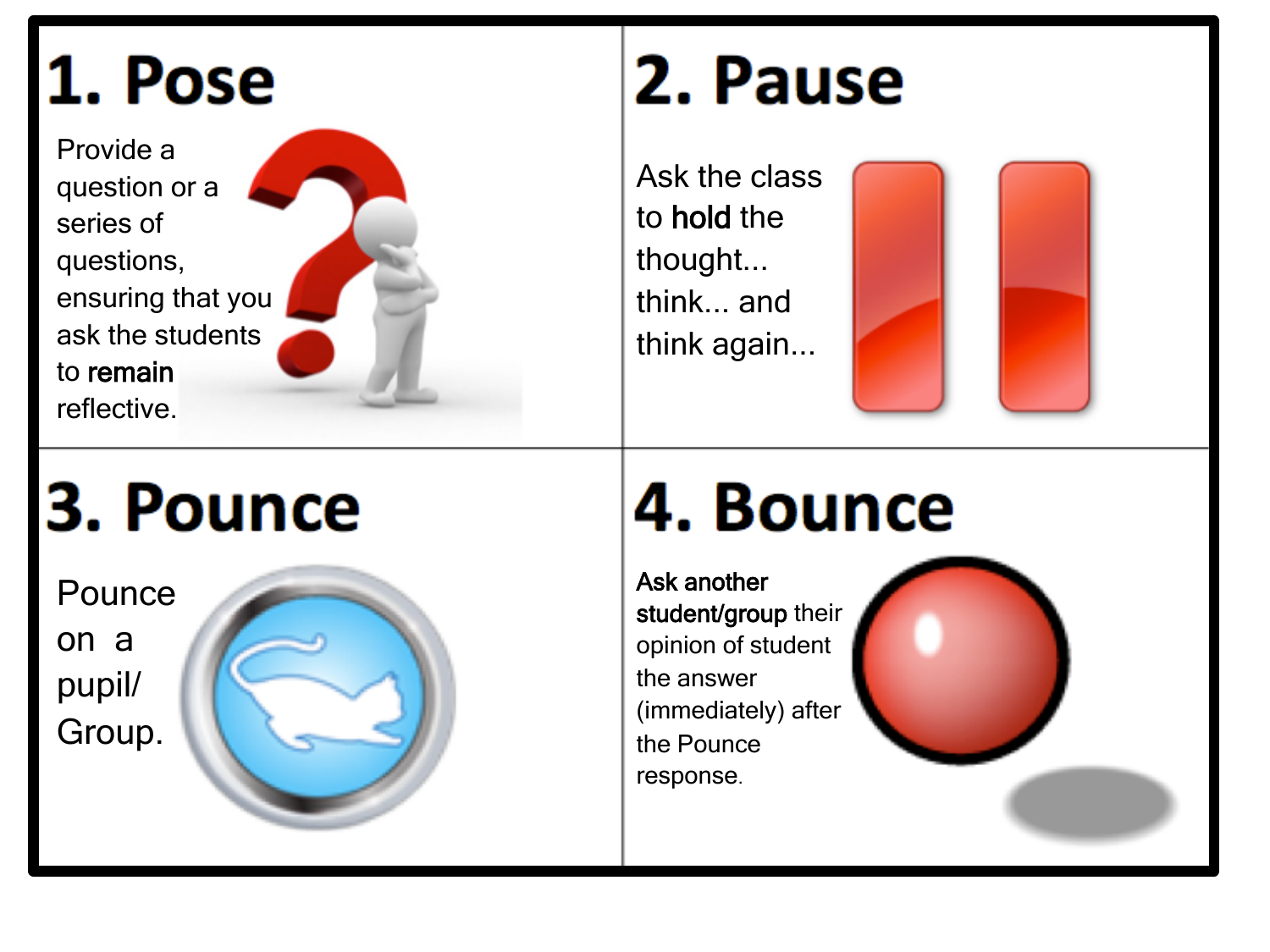

## **What is it?**

• **PPPB (Pose, Pause, Pounce, Bounce)** is a simple, yet sophisticated, AifL questioning technique to help teachers move from good-to-outstanding. It also helps address differentiation in the classroom and encourages teachers to slow down, take risks and tease out understanding...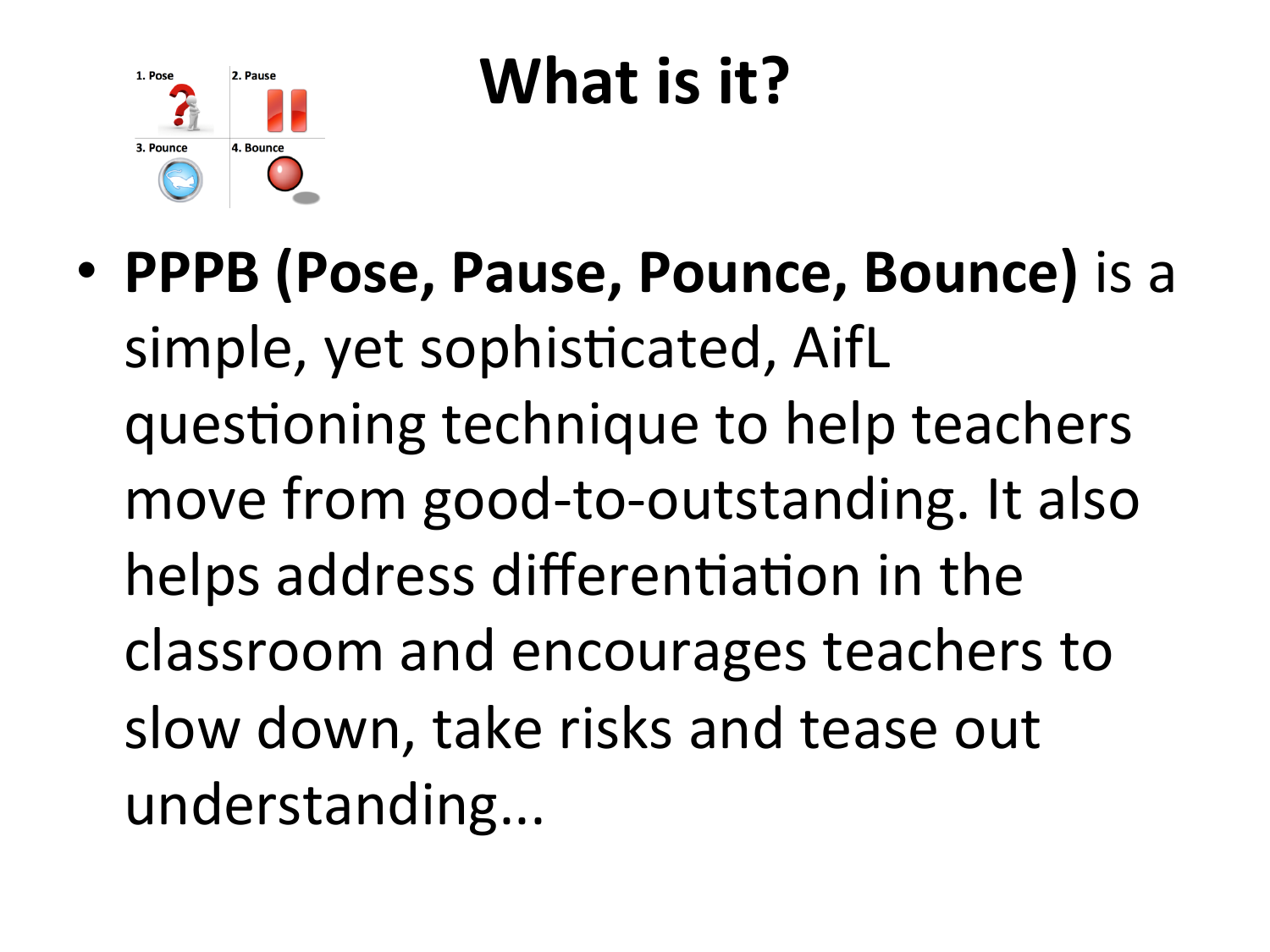## **Why is PPPB useful?**



- This technique is used to develop an awareness of the new Ofsted criteria.
- This strategy encourages teachers to take risks and tease out the "learning" in class.
- It also a useful focus for differentiating objectives and learning experiences by varying our questioning techniques.
- NO more closed questions in our classrooms!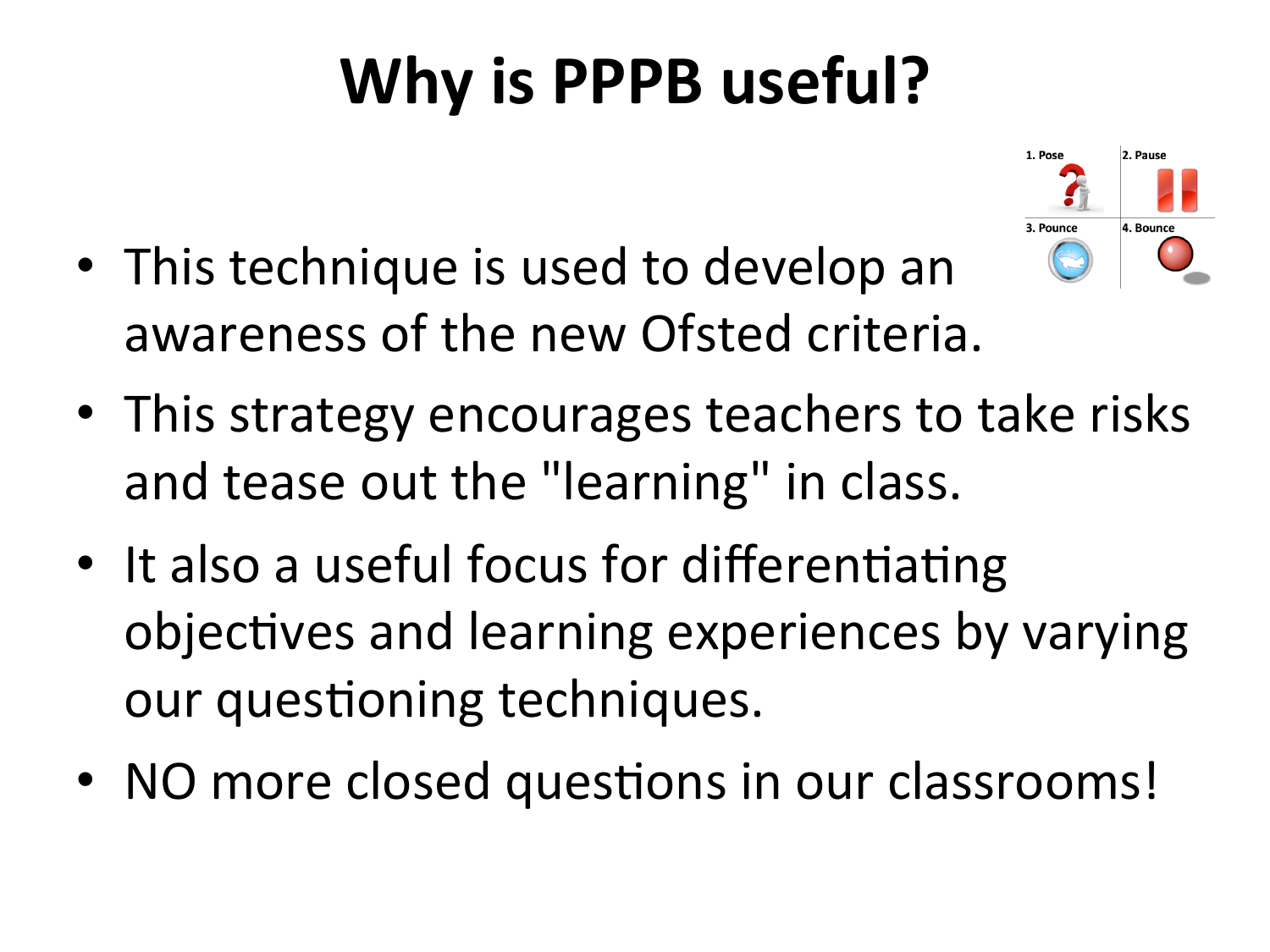#### How does it work?

• On the following slides, the sequence of PPPB is listed.

• A simple four-part approach with additional information that explains the methodology.

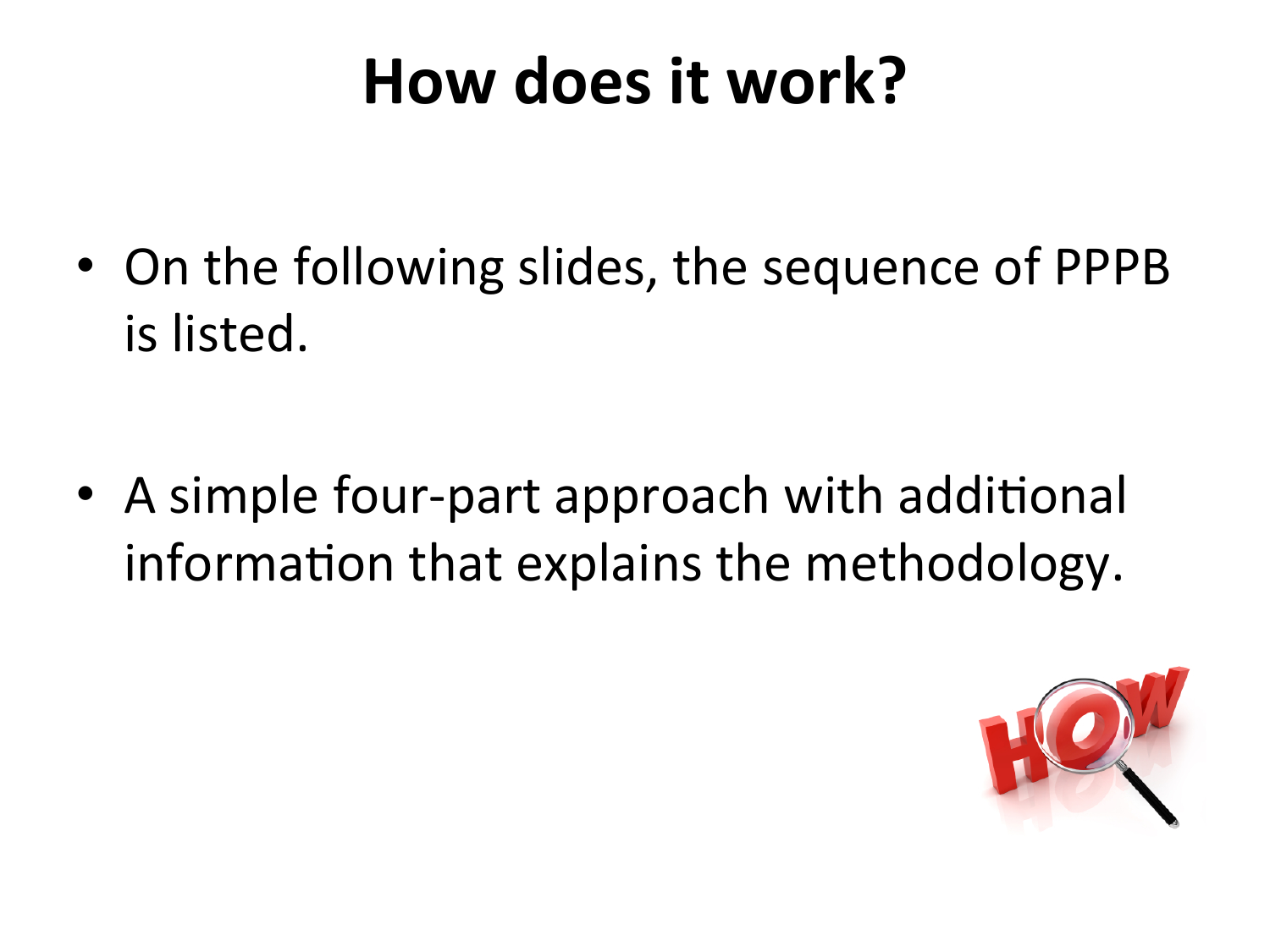# **1. POSE**



- a. Give the context of your PPPB approach to the class. It is important they know what is happening before it becomes common-place…
- b. Insist on hands down before the question is delivered.
- c. Provide a question or a series of questions, ensuring that you ask the students to **remain** reflective.
- d. Pose the question to the class; **not** an individual.
- e. Then Pause…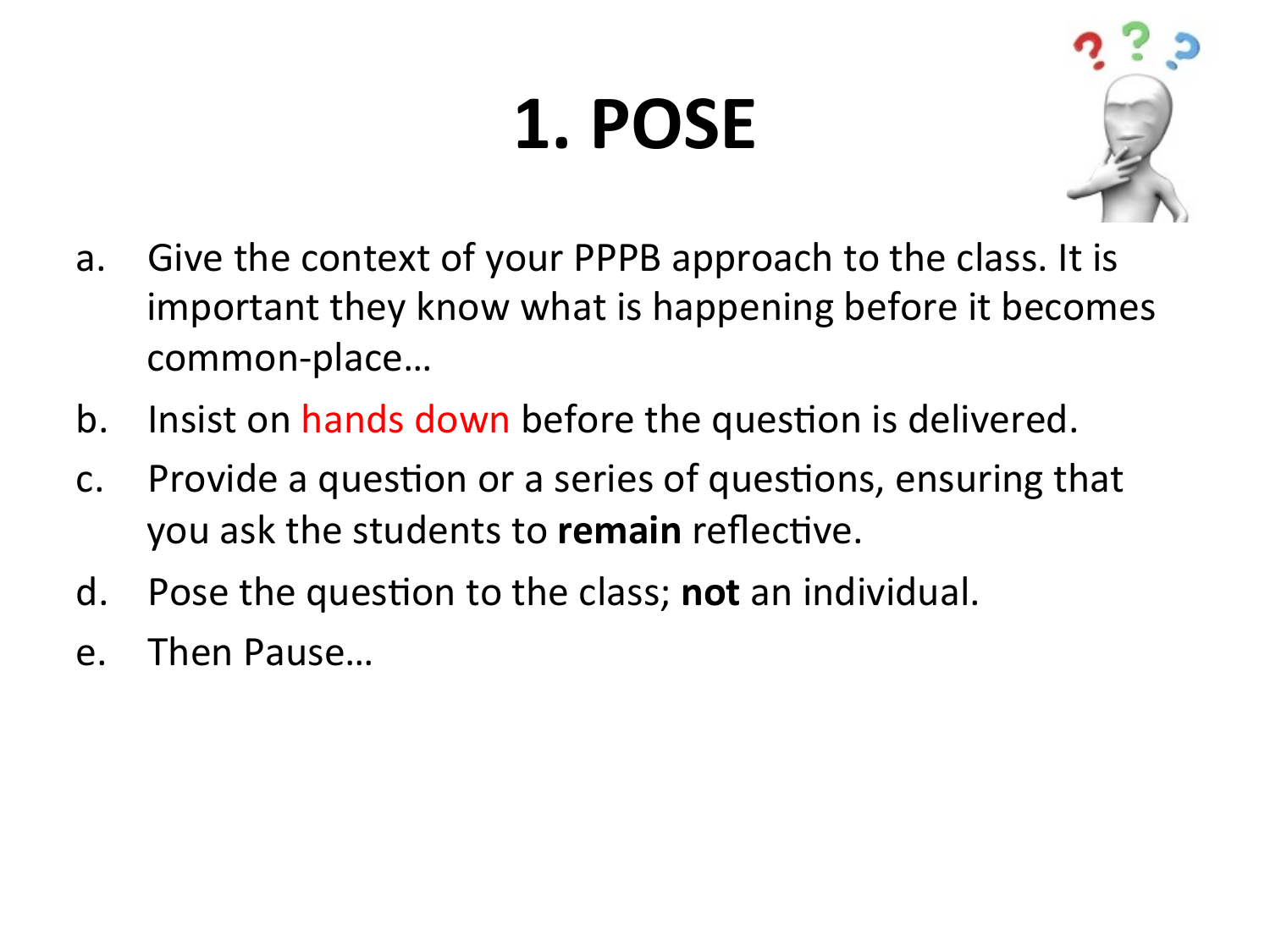## **2. PAUSE...**

- a. This is the difficult part. To **stop talking**...
- b. Ask the class to **hold** the thought... think... and think again...
- c. If students are captivated and engaged, try holding the silence for a little while longer (take a calculate risk) and...
- d. Still push the boundaries. Keep the reflection for as long as possible....before you,
- e. Pounce!

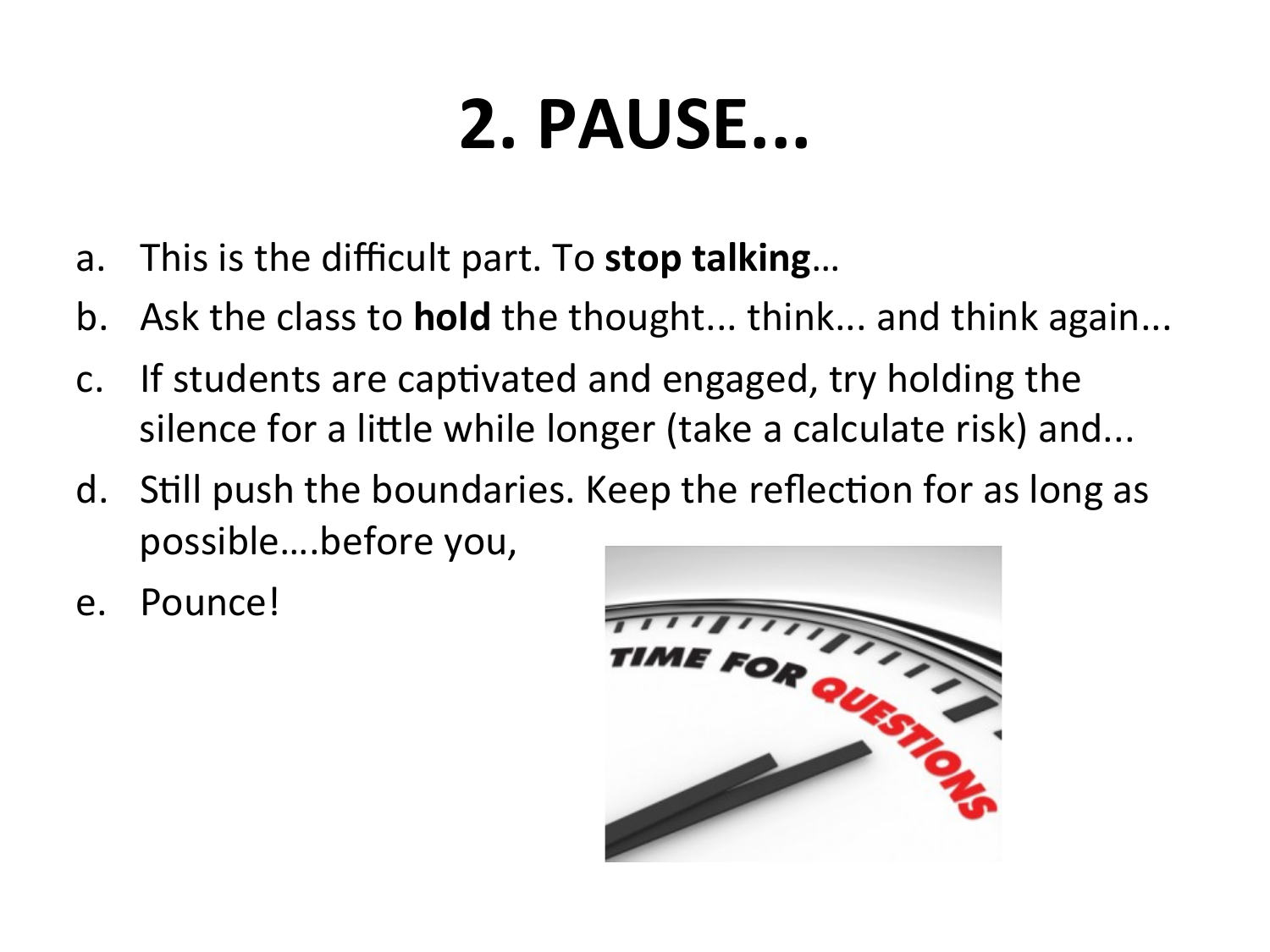

## **3. POUNCE!**

- a. Insist that the answer to the question comes from student A and possibly student B, directly and as **fast** as possible!
- b. Of course plan in your mind who you are going to ask, before speaking to the class.
- c. Name student A to respond and don't move from the student...
- d. Possibly don't speak and nip any comments, grunts or noises in the bud! Its magic when you can hear, see and feel a captivated learning audience. We've all seen it.
- e. Wait for an answer... pause... decipher the support needed, especially if no response is evidently on its way. (Of course, at this stage, you can instigate various strategies for peers to support the questionable student A).
- f. If student A does manage to answer, the **fun part starts here...**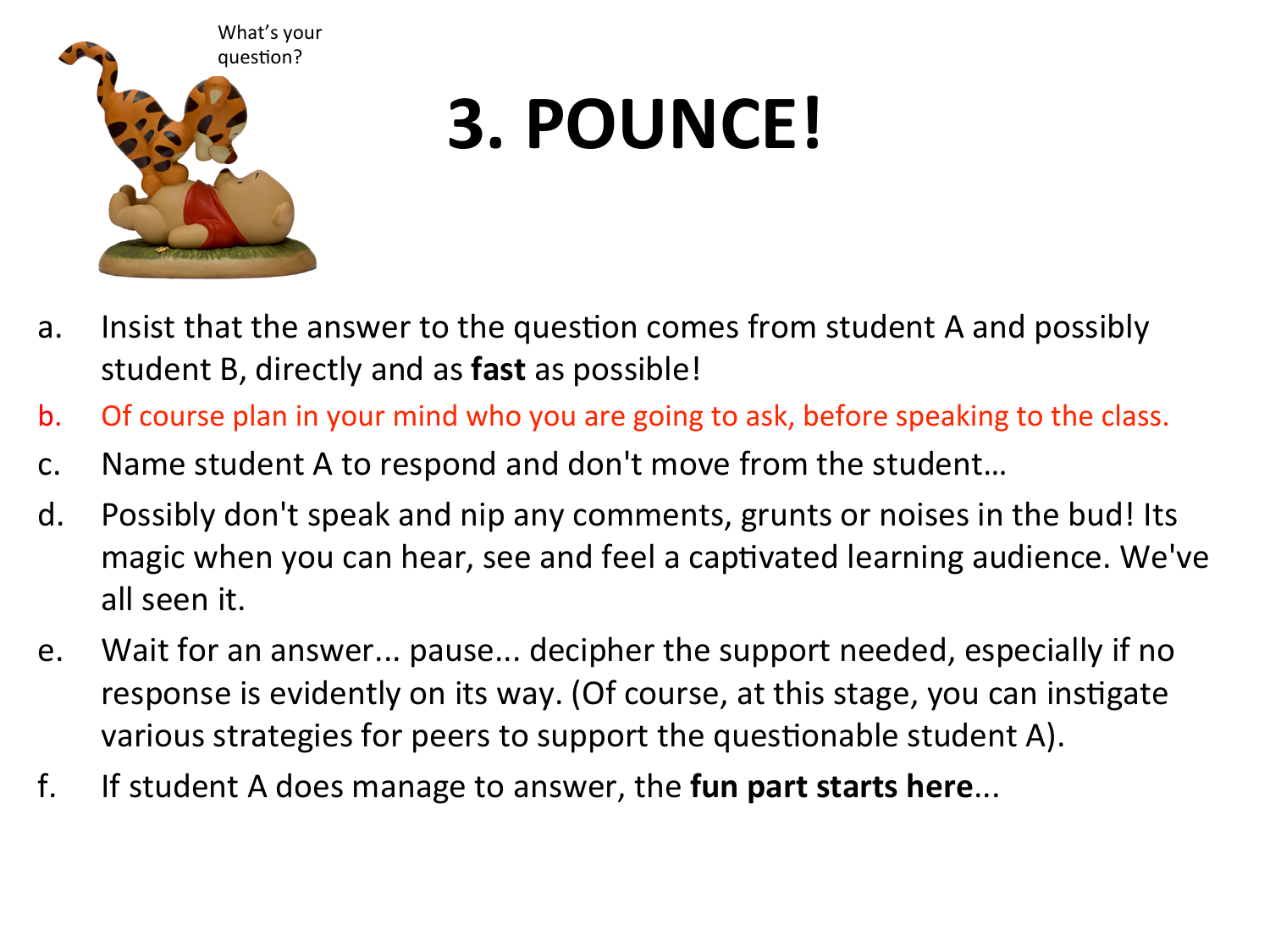# **4. BOUNCE!**



- **a.** Ask another student B their opinion of student A's answer (immediately) after the Pounce response.
- b. This can be developed by asking student B and C their opinions to student A's response, irrespective if the answer is correct or not.
- c. An additional strategy is to Bounce the question onto a group A...and subsequently, a sub-group B if group A do not deliver a suitable way forward.
- d. This ensures the teacher is engaging a significant number of students with the question at hand, whilst using this strategy. It also ensures the entire class can be called upon at any given time by just returning to Pose or Pounce.
- e. Many, many teachers are very reluctant to hold onto a question that is a stumbling block in class. I know because I have done it; but my favourite lessons are often the ones that involve this ethos being established from the outset and (me) not being afraid to tease out "why?" student A or B thinks the way they do...
- f. Ensure that all your students understand 'a' concept. Test it before moving on. Try it tomorrow. Don't accept student E or student K shouting out the answer to maintain pace or behaviour. Don't allow student T to answer the question because (you know they won't let you down and) they will help you move on during an observation lesson!